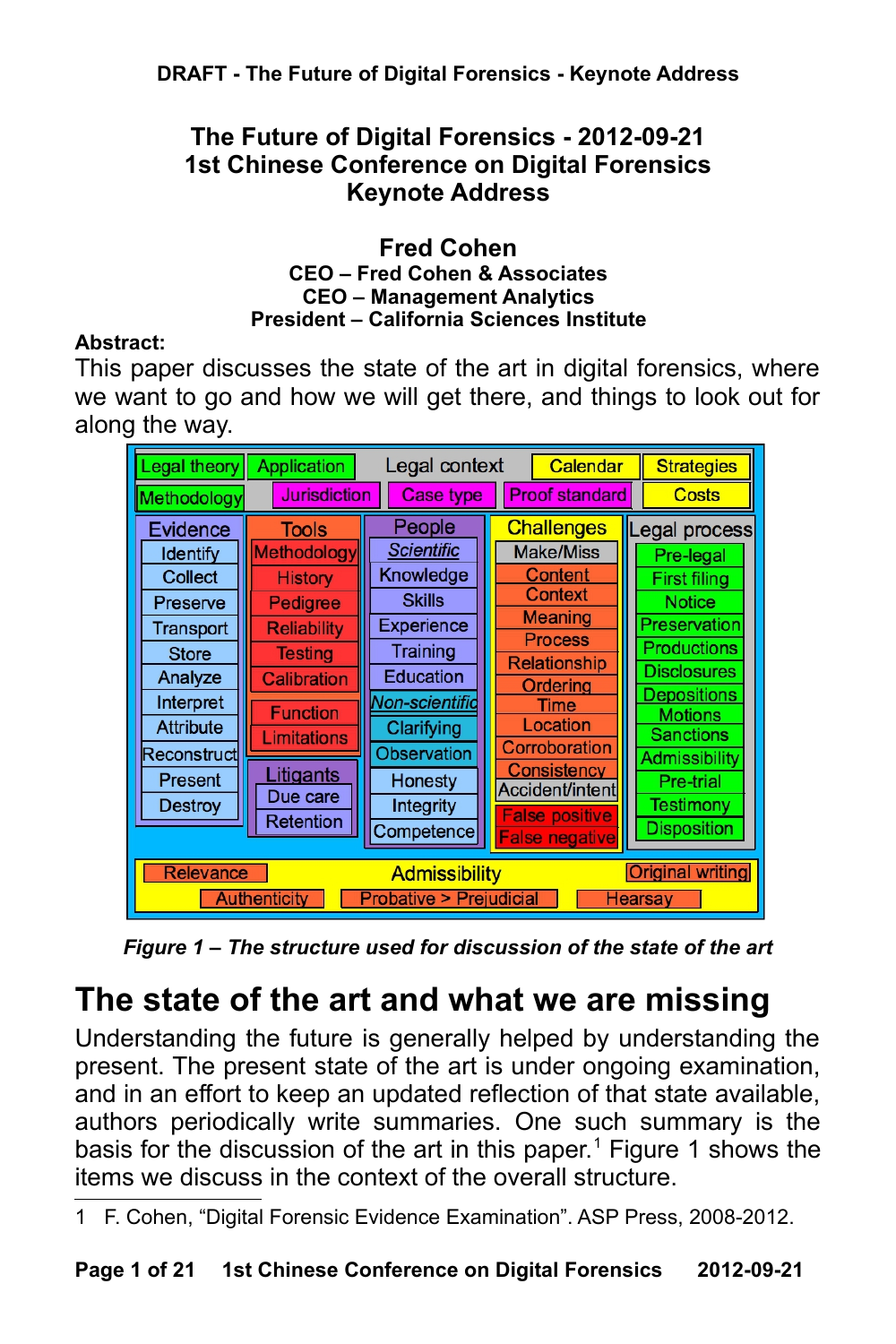#### **DRAFT - The Future of Digital Forensics - Keynote Address**

#### **We're not as dumb as they think we are**

Many people think that forgery, alteration, or subversion of digital records is easy to do and will never be detected. But the art and science have progressed over the last several years to the point where this is no longer true. It is increasingly difficult to forge or alter digital records without those forgeries or alterations being readily detectable. At the same time, the "CSI phenomenon"<sup>[2](#page-1-0)</sup> he led to expectations far in excess of reality.

The reality is that, in the large, investigators and examiners can do some basic things quite well.

**Identification** of evidence, while problematic in many cases, regularly succeeds at readily identifying obvious direct sources, but redundant and related evidence is often overlooked, and courts often limit redundant information even though it is vital to evidence integrity checks.

**Collection** is well-defined and largely automated. Imaging media is excellent or nearly excellent for most media forms. Automated tools make forensically sound collection very easy, particularly for local permanent storage media. Tools like DriveCopy<sup>[3](#page-1-1)</sup> reliably extract and copy disks directly in hardware with few human errors possible. Imaging over networks is not as good, but it is readily accepted in court when experts do the job properly.

**Preservation** is usually done very well. Live system forensics has made great progress gaining access to and imaging the operating state of machines while in action, network forensic collection has preservation capacity depending on the devices used to capture traffic and the bandwidth of the media, and preservation is readily verified later by the real-time introduction of cryptographic checksums into the hardware and software supporting the process.

<span id="page-1-0"></span><sup>2</sup> Crime Scene Investigation is a popular television show that has produced an impression in members of juries that the state of the art is far beyond what it is in practice. The result is that the expectation of digital evidence is far greater than the reality commonly available today, and disappointed juries that rule on the basis of a lack of as much and definitive evidence as they have come to expect from CSI.

<span id="page-1-1"></span><sup>3</sup> MyKey technologies produces and holds the patent on this technology, however, there are also many other products that compete in this market.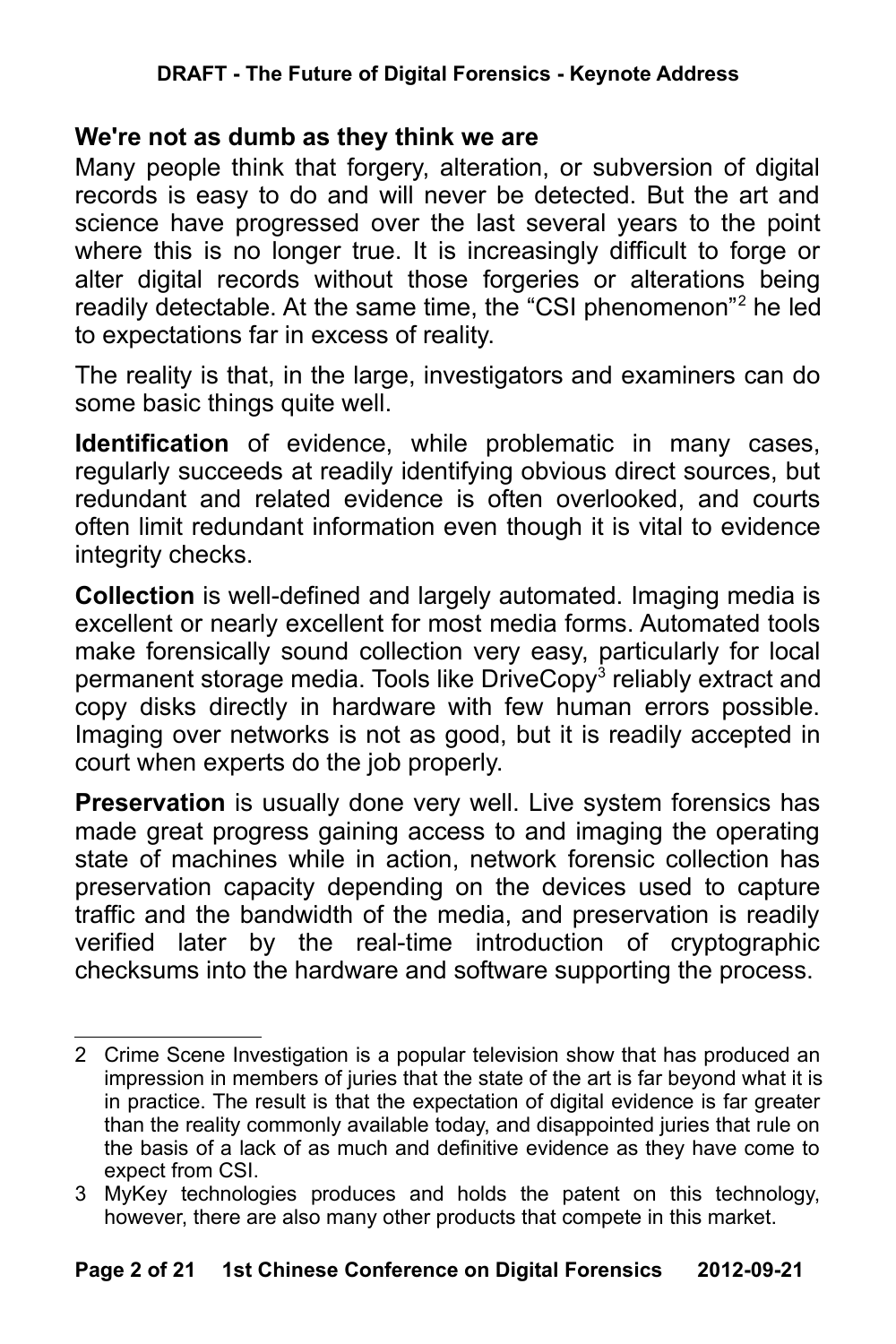**Transport** is fast, efficient and rarely a problem. While in the early days, disks left in patrol cars on a hot day were sometimes damaged with content lost, today, most police forces have the necessary training and skills to transport digital evidence quite safely and reliably in most cases. In many cases today, transport over networks is used, and in these cases, while the full set of protections are often not applied, as a field, we certainly know how to do this reliably.

**Storage** can be done well and with integrity. Images are made and stored on disks or other media with cryptographic checksums of portions and/or the entirety, they are readily duplicated in pertinent parts, and in proper storage containers and lockups, with adequate chain of custody tracking, evidence can be well preserved for the time frames required for trial.

# **We're not as smart as we think we are**

There are, however, many areas in which experts commonly testify without the adequate knowledge to truly claim what they are claiming or understand the limitations on those claims.

**Analysis** is complicated and poorly understood. Much of the recent and current research is in this area. While many algorithms exist, the bases for most of these algorithms relative to a theory of digital systems are limited. For example, trace typing is problematic in that we only type traces based on assumptions of their type, and even then, largely ignore many of the potential inconsistencies or alternative hypotheses that may be applied. Embedded content, such as steganography, is largely ignored. Even simple searches miss many results, such as Hypen-ated and missspellled words, words spread across non-continuous blocks, and different character sets and representations.

**Interpretation** is often just plain wrong. For example, EnCase's interpretation of timestamps was incorrect in a legal matter where the time zones were critical and it claimed a wrong time and zone.<sup>[4](#page-2-0)</sup> This case also displayed ignoring multiple time stamps choosing one over the others and the user not shown underlying data and interpretation method to challenge it. In another example,

<span id="page-2-0"></span><sup>4</sup> United States v. Bayly, et. al., United States District Court, Southern District of Texas, case no. Cr. No. H-03-363. 2004-10-25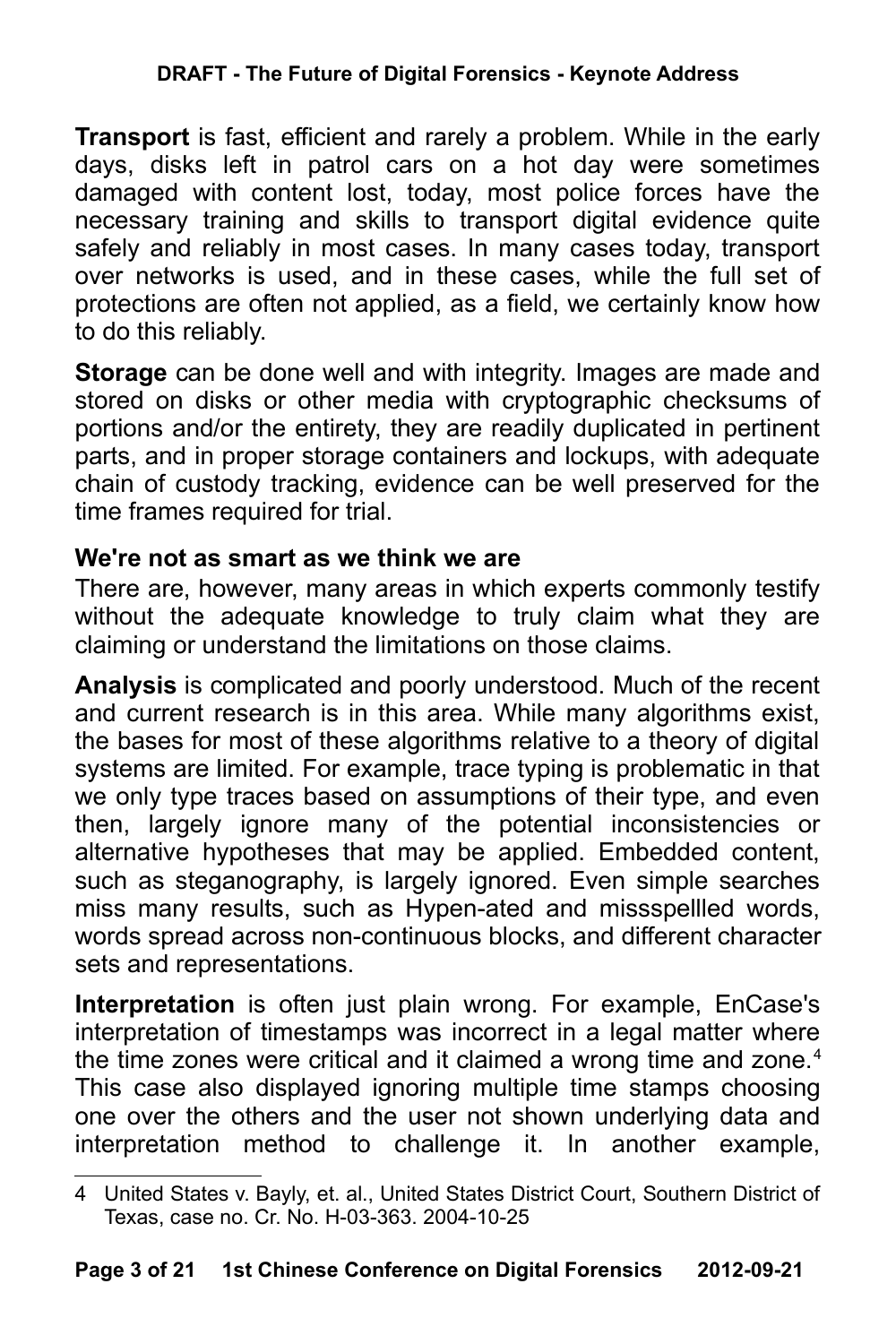interpretation by a so-called expert failed to meet the "smell test" when they erroneously asserted based on claims as measured against actual distances, that computers communicate faster than the speed of light.<sup>[5](#page-3-0)</sup> Claims in that case also asserted that forgery was simple, but an attempted forgery by that "expert" in that cases as a demonstration was easily detected as forged, while the records at issue were not detected as forged by the same analytical method.

**Attribution** in networks is usually good at level  $1<sup>6</sup>$  $1<sup>6</sup>$  $1<sup>6</sup>$ , but at levels  $2<sup>7</sup>$  $2<sup>7</sup>$  $2<sup>7</sup>$ ,  $3<sup>8</sup>$  $3<sup>8</sup>$  $3<sup>8</sup>$ , and  $4<sup>9,10</sup>$  $4<sup>9,10</sup>$  $4<sup>9,10</sup>$  $4<sup>9,10</sup>$  $4<sup>9,10</sup>$  it is only good when done by nation states, who rarely allow law enforcement access to such information. Examples of successful attribution through anonymizers, onion routing, and similar deceptive methods that diffuse and confuse traceback processes have been successful in limited cases. For example, in one recent case<sup>[11](#page-3-6)</sup>, attribution of forged postings through usenet groups and of a party stealing attorney client privileged communications through an anonymizer were both successfully completed. This included the use of an automated analysis tool to pick 33 postings out of more than one million postings and uniquely associate them to a posting from a separate site through similarity analysis.[12](#page-3-7) The anonymizer service was defeated for attribution by financial, timing, address, and related records, and their fusion into a legal process that caused the perpetrators to admit their identities as part of their attempt to defeat the attribution. Clearly, these are examples where automated mechanisms are required and only limited such mechanisms are widely available. Just as clearly, these are examples where automation alone is inadequate.

<span id="page-3-0"></span><sup>5</sup> Rose v. Albritton, Superior Court of the City and County of San Francisco, Case No.: FDV-09-806677, July 14, 2009

<span id="page-3-1"></span><sup>6</sup> Level 1: the direct IP address that did it

<span id="page-3-2"></span><sup>7</sup> Level 2: the indirect source, or where the person who did it was

<span id="page-3-3"></span><sup>8</sup> Level 3: the person who did it

<span id="page-3-4"></span><sup>9</sup> Level 4: the organization behind the person

<span id="page-3-5"></span><sup>10</sup> K. Narayanaswamy, "Survey/Analysis of Levels I, II, and III Attack Attribution Techniques", Cs3, Inc., April 27, 2004.

<span id="page-3-6"></span><sup>11</sup> Susan Polgar v. US Chess Federation et. al. In the US District Court, Northern district of Texas, Lubbock Division, C.A. NO. 5-08CV0169-C, Sep 15, 2009.

<span id="page-3-7"></span><sup>12</sup> F. Cohen, "Attribution of messages to sources in digital forensics cases", HICSS-43, Jan 7, 2010.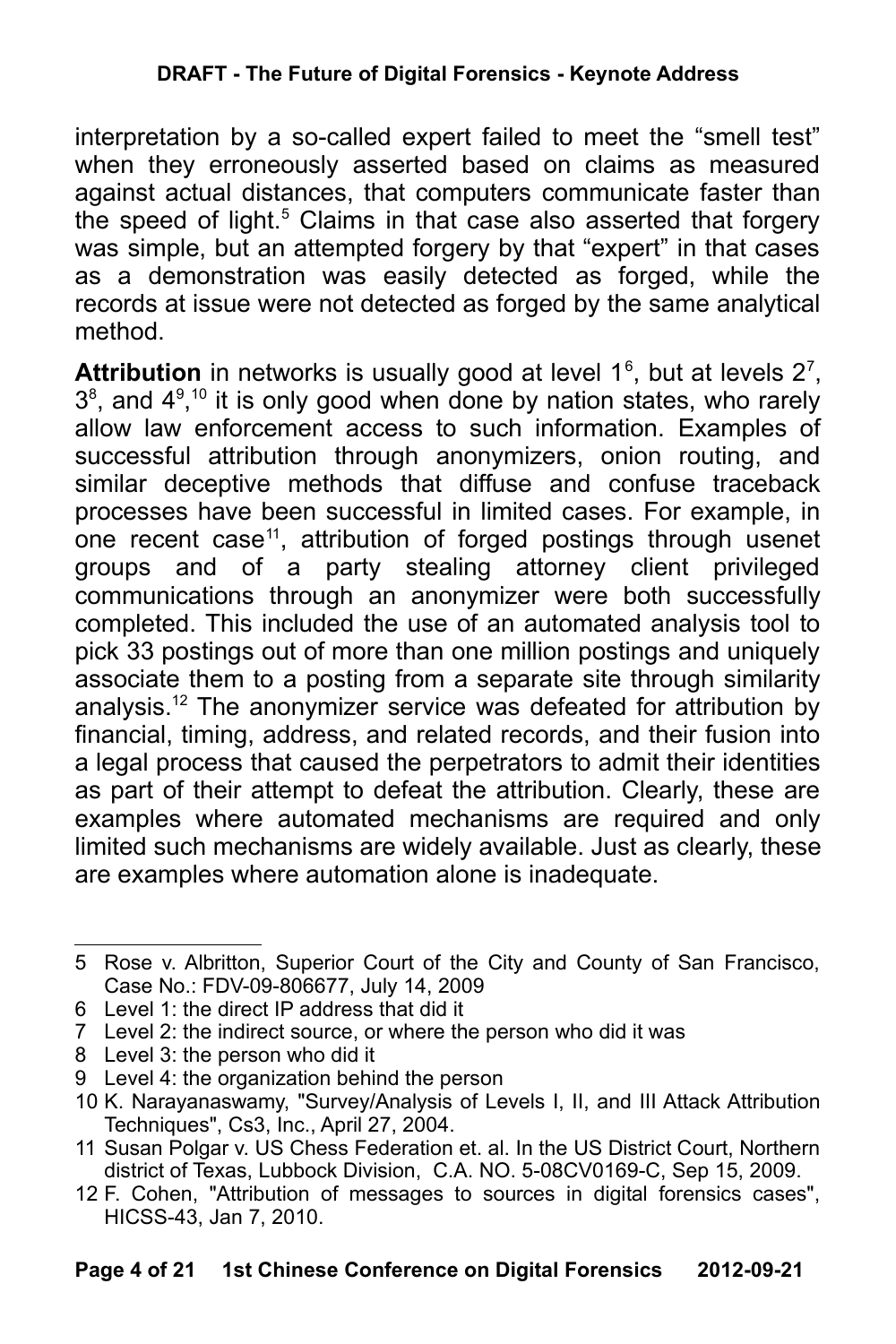#### **DRAFT - The Future of Digital Forensics - Keynote Address**

Questions like "Who launched the XXX worm?" are similarly solvable, in this case by infection backtracking to lead to identifying victim 0 and sourcing from there. There are few cases and experts where this level of effort is undertaken and expertise available, but it can often be done with enough resourcing and access to enough relevant and available data. The challenge in this case is getting more in law enforcement who understand what can be done and how, and developing more automated methods to support these tasks.

**Reconstruction** is poorly understood and not adequately studied. As a result, it is expensive and hard to do well. It takes time because of inadequate underlying support, but it still happens from time to time. A counterexample from 2001 used manual reconstruction that showed claims of the prosecution to be unsupported by the facts.<sup>[13](#page-4-0)</sup> More recent automated reconstruction methods have been developed (unpublished), and automated reconstruction for attribution testing has produced demonstrable tests in situ for causal chains. These results include automated particularization to mechanisms and individualization via related records.

**Presentation** is problematic for many sorts of data. Even the simplest things are poorly presented in many cases, such as the text associated with message headers or the content of Word documents. But methods like Forensic Fonts<sup>[14](#page-4-1)</sup> are starting to be used to resolve these issues and provide simultaneous traceability and readable precise presentation. But this field has a long way to go, and is fundamental to examination if only because examiners use presentation to themselves in order to understand and examine evidence in all cases.

**Destruction** appears largely settled. We know what can and cannot be recovered in most cases. For example, recovery of overwritten areas of modern hard disk drives have been shown infeasible by both keyboard and laboratory attack according to the NIST 2006 review of hard disk wiping by overwriting.<sup>[15](#page-4-2)</sup>

<span id="page-4-0"></span><sup>13</sup> AZ v. Miller

<span id="page-4-1"></span><sup>14</sup> F. Cohen, "Fonts for Forensics", IEEE SADFE, 2010-05-19, Oakland, CA.

<span id="page-4-2"></span><sup>15</sup> "Guidelines for Media Sanitization", NIST Special Publication 800-88, 2006-09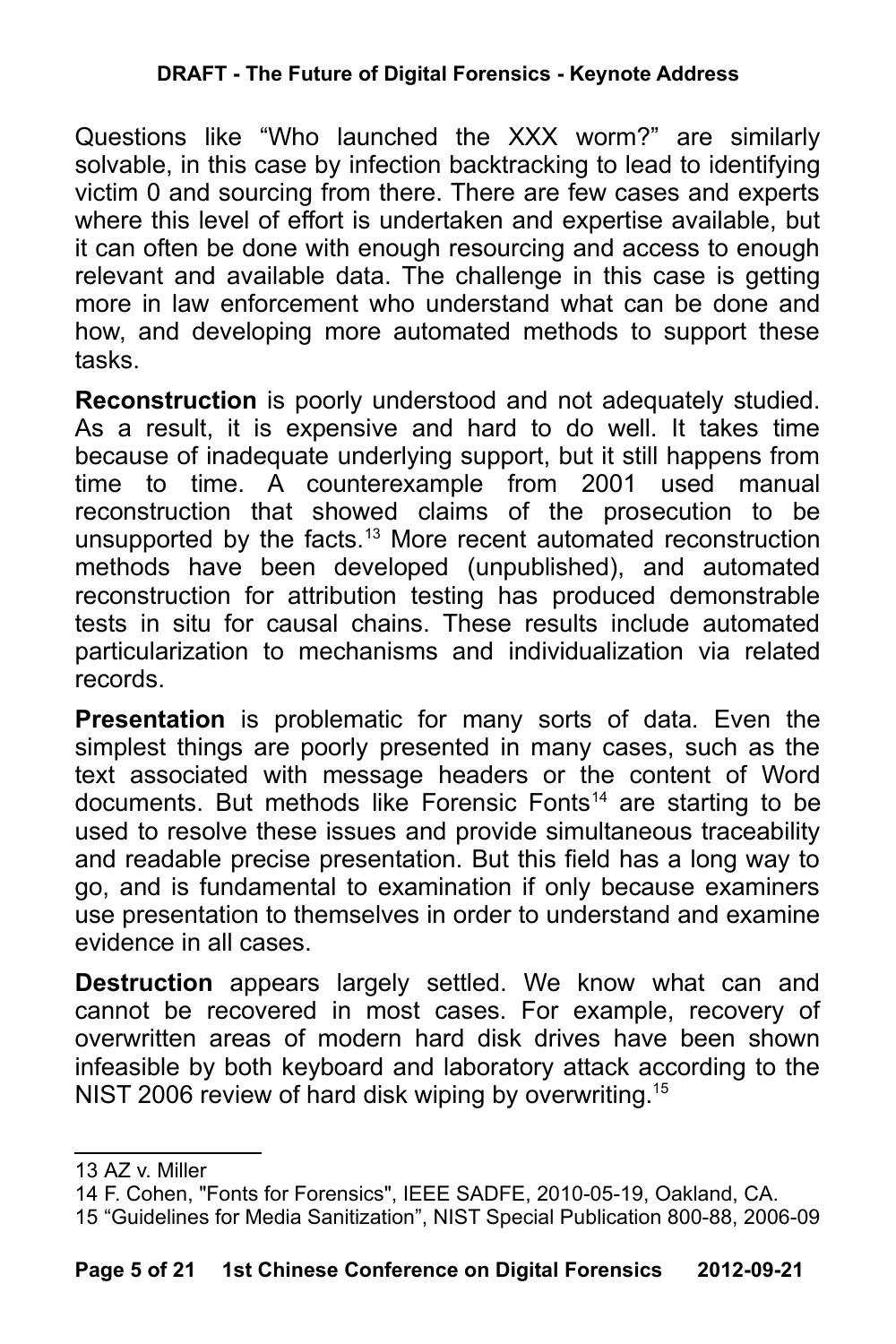Sandia studies of rapid destruction circa 2000 (unpublished) demonstrate that many methods are not very effective, and in many cases, shortcuts produce inadequate destruction. For example, the Chinese booth at the 2012 RSA conference demonstrated a set of destruction technologies that could readily be defeated by data recovered in a laboratory. While they may be suitable for most commercial uses, they are ineffective against a governments or for very high valued content.

### **Our tools are limited and lacking**

We lack a real scientific basis for most tools applied in digital forensics. While we notionally discuss issues of science, recent studies indicate that there is alack of consensus in the digital forensics community surrounding the scientific principles<sup>[16](#page-5-0)</sup>, and this has subsequently been tracked to issues related to common language and publication standards.<sup>[17](#page-5-1)</sup> The methodologies we currently use as a field limit what we can do and understand regarding analysis, interpretation, attribution, reconstruction. While commercial tools typically lack the sorts of pedigree and quality of high grade software, trusted systems and trusted development, proof of correctness, well understood algorithms, well tested software, reliable operations, output tied to source data, and similar methods are largely unused in this arena. Methodologies for calibration are just emerging, and in many cases, we don't even have well defined functions and specified limitations, at least in commercial products.

### **People issues**

Almost all law enforcement officials I have encountered in this field are honest and have high integrity. Only a very few cases have been identified where this is not true. The "real" experts are honest and have high integrity in all areas and cases I have seen. But, at least in the US, experts for hire exist, and are often low quality and will say anything for enough money. While courts often identify

<span id="page-5-0"></span><sup>16</sup> F. Cohen, J. Lowrie, and C. Preston, "The State of the Science of Digital Evidence Examination", Seventh IFIP WG 11.9 International Conference on Digital Forensics, 2011-01-30.

<span id="page-5-1"></span><sup>17</sup> F. Cohen, "Update on the State of the Science of Digital Evidence Examination", Conference on Digital Forensics, Security, and Law, May 29-31, 2012.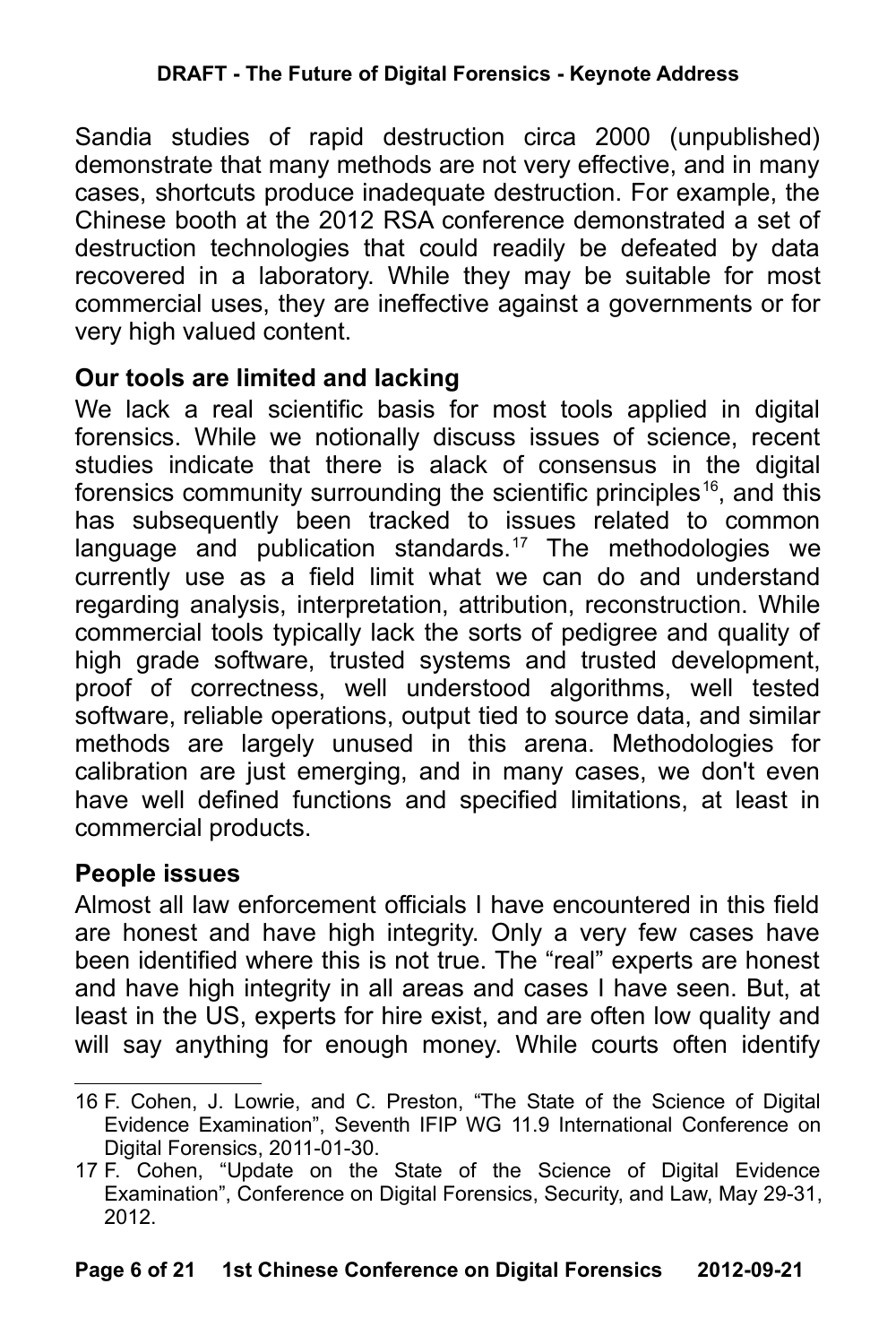these "experts" as not credible, they also often end up admitted as experts and testify in ways that harm both the cause of justice and the credibility and precedent required for long-term justice to be served.

Competence is a different issue. It stems from knowledge, skills, experience, training, and education, and without an adequate educational system and scientific basis, it is unattainable for the massive challenges facing global law enforcement.

At the national security level, there are many very smart and dedicated people with extremes in knowledge and skills, excellent experience over many years, and strong training and operations. While there is still limited education and has more tradecraft than science, national security mechanisms are far advanced from those of law enforcement.

The legal system, and more particularly, law enforcement is normally given given short shrift. Much of the national security tradecraft is not available to law enforcement because of secrecy. Revealing these secrets may reveal too much information and endanger national security, but at the same time, national security is imperiled when the system of justice leads to unjust results. This tradeoff is called the "equities" problem, and underlies many of the challenges faced by normal investigations in the legal system.

Knowledge is limited by lack of funding for science. While this is related to equities issues, it may be changing. There is more push for science and engineering today in this area, but still a lack of funding and recognition. For example, "The physics of digital information"[18](#page-6-0) is a chapter on the fundamental science underlying digital forensics, but it was developed in spare time over a period of more than 10 years, and had no funding. The area will continue to lack funding in the US as those funding long-term research in this area have a focus away from this approach.

Skills tend to come through practice and training, and tend to be reasonably good in areas with well-developed technology. Training on commercial technology is good, largely because it fits the business model of the technology providers, who may make more from training than for their tools.

<span id="page-6-0"></span><sup>18</sup> http:infophys.com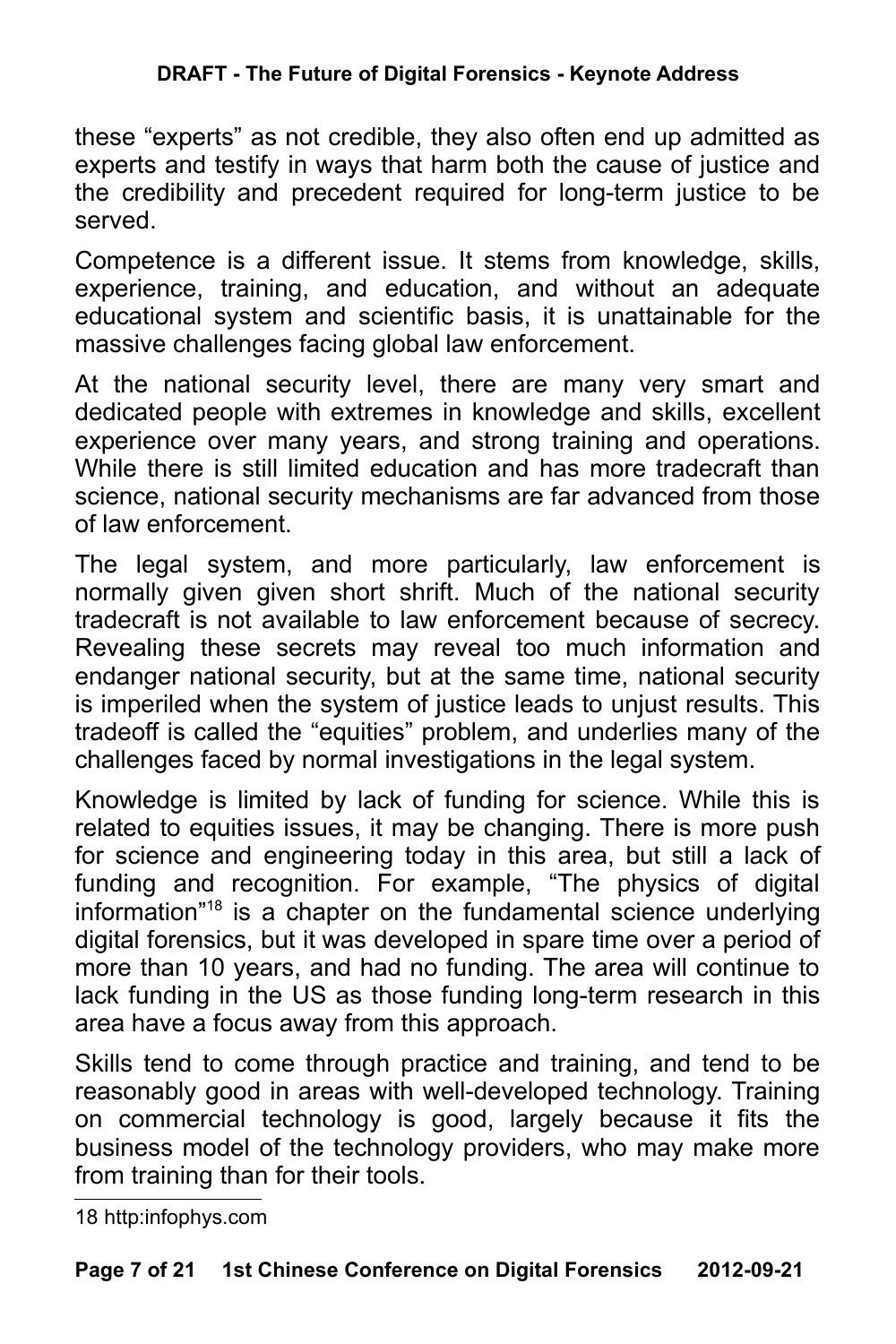#### **DRAFT - The Future of Digital Forensics - Keynote Address**

Experience is limited because of rapid changes in information technology. For example, cloud computing, mobile devices, pad technology, and other similar breakthroughs in widely used technologies are almost always ahead of the capacity of forensics and law enforcement.

Education is also severely lacking. For example, our program at California Sciences Institute was the first US Ph.D. Program in digital forensics, and is years away from producing its first doctoral graduate.

The challenges of a lack of adequate scientific basis for much of the field, and the lack of progress in these areas is largely supported by recent reports in the US justice system, and these issues are broadly reflected on a global basis.<sup>[19](#page-7-0)</sup>

### **Management science is lacking**

For many in the technical fields, management science is seen as an oxymoron. But there is a clear need and lack of attention to the issue of how to match limited resources to high demand in law enforcement in general, and in digital forensics in particular.

**Case management** is in its very early stages. The Hong Kong Police Force and their joint university research is the best example of starting in this line of research.<sup>[20](#page-7-1)</sup> Their efforts in forming Bayesian models of evidence needed to support cases, adding in prosecution history to identify needed evidence, identification of what evidence to seek first / at all, earlier cut-off of bad cases, clearing the innocent, earlier determination of good cases (likely guilty), and earlier cut-off when enough evidence is found, demonstrate more than just cost effectiveness. The support the rights of the innocent and the public good. More efforts in this arena are likely to have a substantial positive effect.

<span id="page-7-0"></span><sup>19</sup> Committee on Identifying the Needs of the Forensic Sciences Community, "Strengthening Forensic Science in the United States: A Path Forward", ISBN: 978-0-309-13130-8, 254 pages, (2009).; Committee on Applied and Theoretical Statistics, National Research Council.

<span id="page-7-1"></span><sup>20</sup> M Kwan, K P Chow, F Law & P Lai, "Reasoning About Evidence Using Bayesian Networks", Advances in Digital Forensics IV, 2008, pp.141-155. and others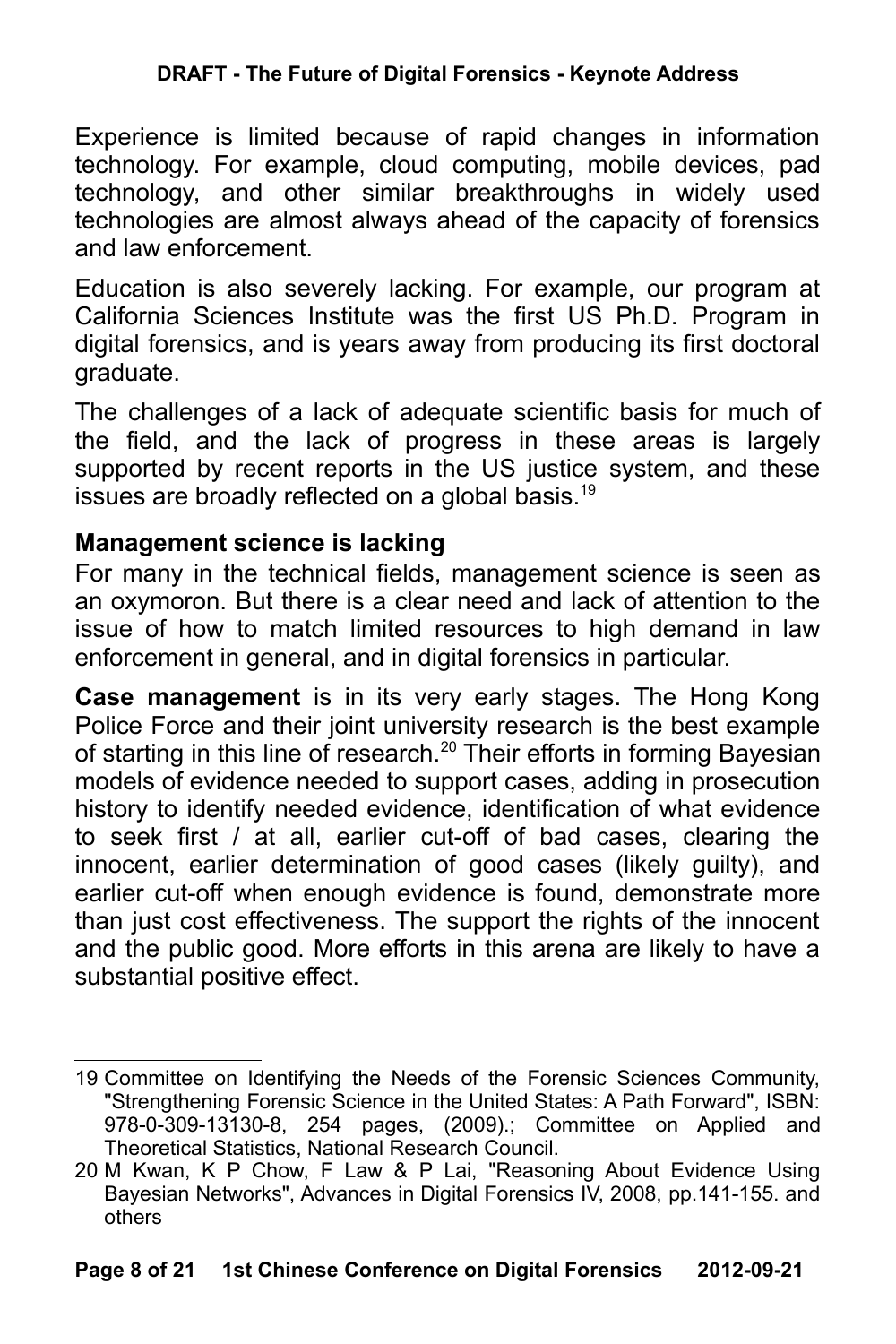**Legal context** drives the management of cases. But legal theories are rarely codified into frameworks. While there are counterexamples in the charting of laws by law enforcement to make cases and explain them to juries, theoretical work largely ignores case experience. Those working on cases rarely do theory and vice versa. The lack of scientific methodologies to base work on means that you cannot properly apply methodology you don't have.

**Lack of models** for optimization lead to a lack of automation to support processes and calendar. Except for the HKPF example cited earlier, no real effort in strategy and cost have been identified, and the tradeoffs of jurisdiction, case type, and standards of proof remains an amorphous judgement call by individuals.

**Jurisdictional issues** are obviously well understood. Each has a long history of jurisprudence, including laws, regulations, and case law. Precedent in all but the international realm tends to rule, and even there, the history of relationships tends to dictate likely outcomes. A lot of cooperation exists on a global basis for hunting perpetrators, and those that do not cooperate are sanctioned in various ways. But these issues are largely limited by political will, which supports some activities and not others. This ultimately hinges upon global treaties and precedent, and that will take a while. Proof standards may be very tricky as there is a lot of judgement involved. Historical data is needed, and again HKPF leads the efforts to gather and apply such information. Limited attempts at case management help to keep track of cases and the large amounts of related information, but these technologies are information support only, and generally do not help the decisionmaker.

# **Where we want to go and how we will get there**

Most people of the world and most law enforcement largely share the same views on what a system of justice should hope to achieve. A future vision outlined here is commensurate with those almost universal principles of a system of justice. But they may not be compatible with all political systems, and justice tends to work against those who prefer injustice that favors themselves.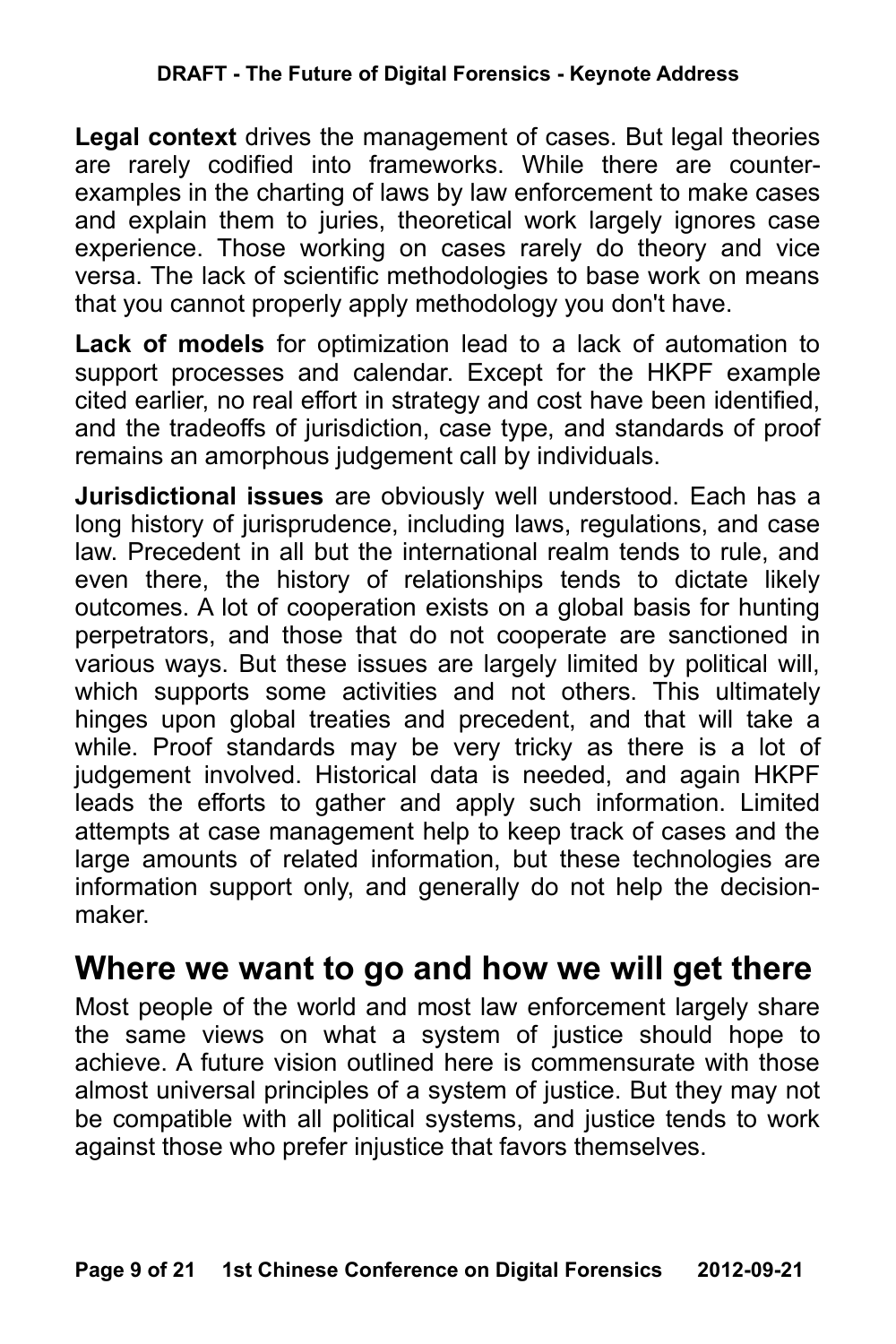## **A future vision**

The future vision is well served by a list of goals:

- **Only criminals get arrested and prosecuted.** Ideally, those who are not guilty of crimes, regardless of the system that defines those crimes, are left alone by law enforcement, except to the extent that they are victims or witnesses of crimes, in which case they should be supported and helped.
- **Innocents are rarely investigated and never charged.** Nobody gains from the fruitless investigation of those who did nothing illegal. It wastes resources that could be better spent elsewhere, and it degrades trust and belief in the justice of the system.
- **Court cases are rock solid on a sound basis.** By the time a case gets to court, the evidence in support of the case should be overwhelming and clear, free of defects, and hard to question in any serious way.
- **Costs are low, danger to the public is low, officers are safe.** Nobody wants to waste money or time, but it is worth the expense if it helps assure that officers and the public are safe. Officers should not need to take exceptional risks in order to enforce the law, and the public safety is, of course, one of the main goals of a system of justice.
- **Only the necessary information is gathered, processed, and used – and only within the legal strictures of jurisdictions.** Missing relevant sources of evidence, whether exculpatory or inculpatory, should become rare, and challenges associated with jurisdictions and standards of proof should be resolved across the globe.
- **The evidence is overwhelming and the courts agree.** While many cases today proceed on only the slimmest thread of evidence, and many criminals try to destroy or avoid creating the evidence that would convict them, the ideal future brings so much evidence to bear and in such a clear way that there is no serious doubt of the matter at hand.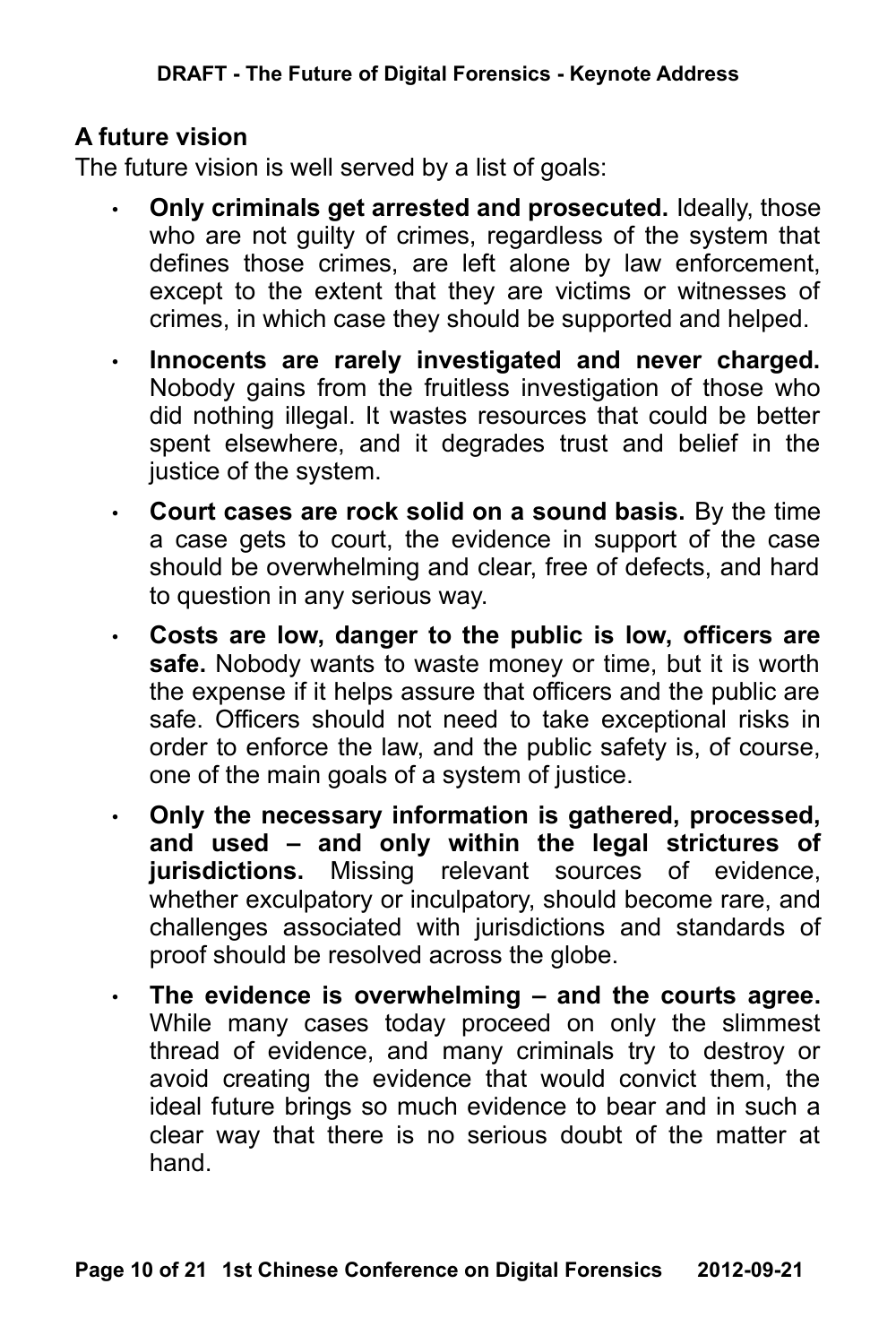#### **DRAFT - The Future of Digital Forensics - Keynote Address**

- **Corruption is almost non-existent and easily detected.** While people are imperfect and some level of corruption is bound to remain in any human system, detecting corruption at all levels should be highly successful and the resulting prosecution of corrupt officials should act as a strong deterrent to future corruption.
- **The public has high confidence in the integrity and fairness of the system and it is transparently so.** All of the details reasonably necessary to believe in the integrity and fairness of the system should always be under public scrutiny and the public should be able to come and verify it, if desired, on a personal basis. The system should be so transparent and clear that those who question it with any rational basis should be readily satisfied, and those with purely irrational views should be readily exposed as such to the public at large, with the basis for that exposition readily clear for all to see.
- **Detection, arrest, prosecution, and punishment are sure, fast, and just, and everyone knows it.** This has long been claimed to be the best deterrent to crime. If everyone knows that crime is detected and punished all the time, those who commit crimes only do it a small number of times over a short period, and those who do not commit crimes, need not fear substantially from those who do.

### **Achieving the future vision**

Achieving this future vision is within the grasp of human society. There are no technical challenges that cannot be met in this arena, given an adequately knowledgeable and skilled team of specialists properly supported and led. None of the technical challenges are so novel or extreme that they require breakthroughs in mathematics or science, and there are adequate fundamental capabilities available today to engineer the sorts of capabilities discussed here. No doubt some may come more easily and quickly than others, but they are all attainable. The nature of the underlying challenge then is not technical in nature, although there are many technical challenges ahead. The things that might prevent this future from being realized are resourcing and leadership.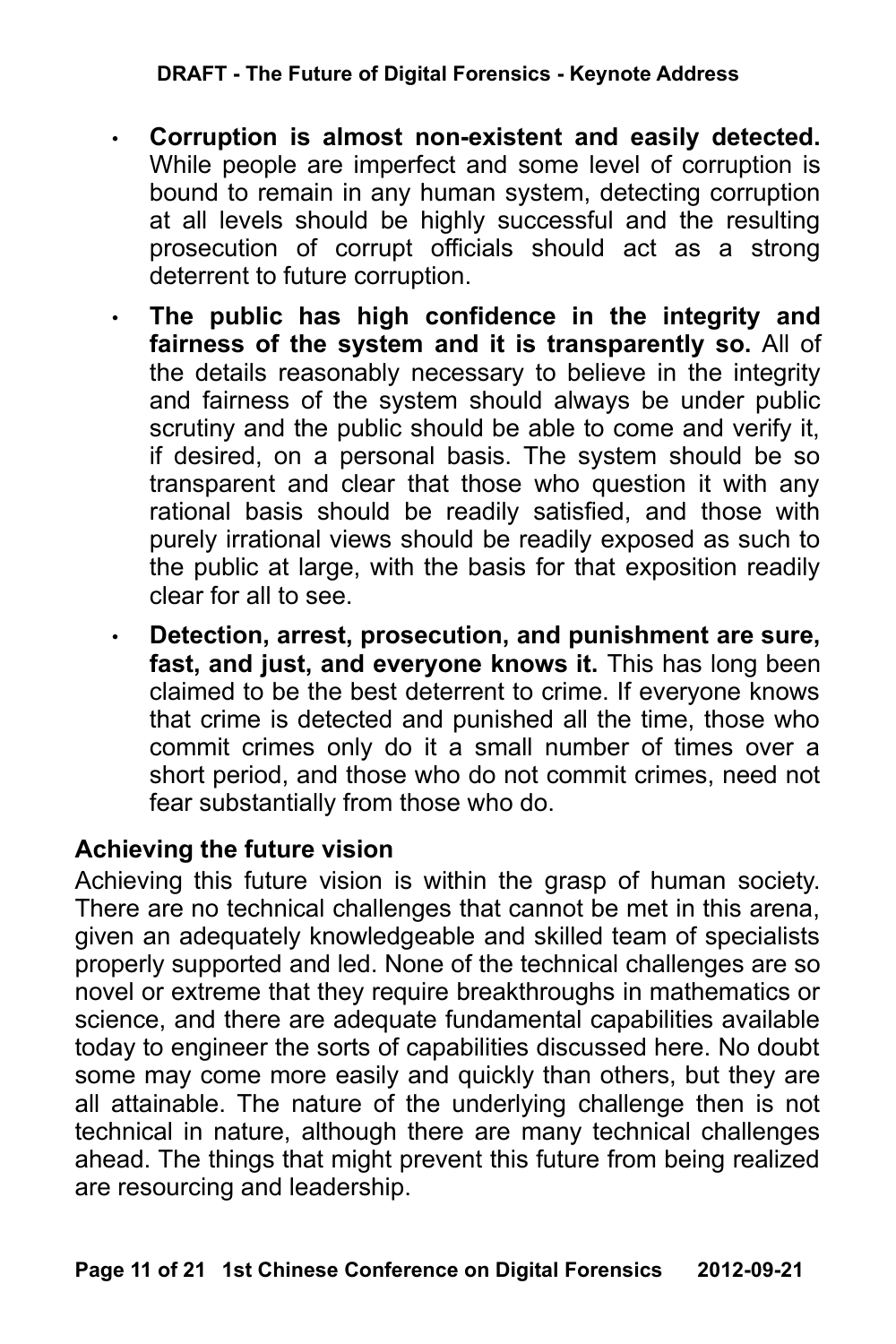## *Only criminals get arrested and prosecuted*

Key factors include the reliability<sup>[21](#page-11-0)</sup> of evidence and attribution of actions to actors (at 4 all levels). I maintain that this is adequate in an otherwise just system, and that it is achievable from where we start today. Reliability can be established by systematic production and analysis of redundancy, while attribution can be attained by increased sensors and analysis regimes built into the infrastructures and operational models of the systems of the world. To paraphrase General Alexander, unlike the other domains of warfare, the information domain is one made by people, and people can rebuild it to meet the requirements of our civilization.

# *Innocents are rarely investigated and never charged*

This is an optimization issue closely related to HKPF efforts previously cited. If we understand what evidence makes a case, we may rapidly identify, collect, and analyze only the necessary evidence to rule out suspects as soon as possible. Near-real-time examination of relevant records for classes of acts is already feasible in some cases. While there is along way to go, the development of standards of practice and advancement of the relevant fields will increasingly reduce errors and omissions. With added reliability comes added assurance against false positives and negatives.

### *Court cases are rock solid on a sound basis*

This is a matter of doing the science necessary to provide the basis for everything produced regarding the forensic evidence. While we largely lack such scientific efforts today, it is only a matter of emphasis that will keep the field from rapid advancement. The basis for much of this science already exists, but we need to learn to apply it, study and teach it well, and present it clearly.

*Only the necessary information is gathered, processed, and used – and only within the legal strictures of jurisdictions* See the optimization issues discussed above

### *The evidence is overwhelming – and the courts agree*

This requires systematic collection, retention, analysis, and review, and tracking of legal decisions for what is and is not acceptable. In

<span id="page-11-0"></span>21 Reliability: from Diplomatics – The record reflects the reality it purports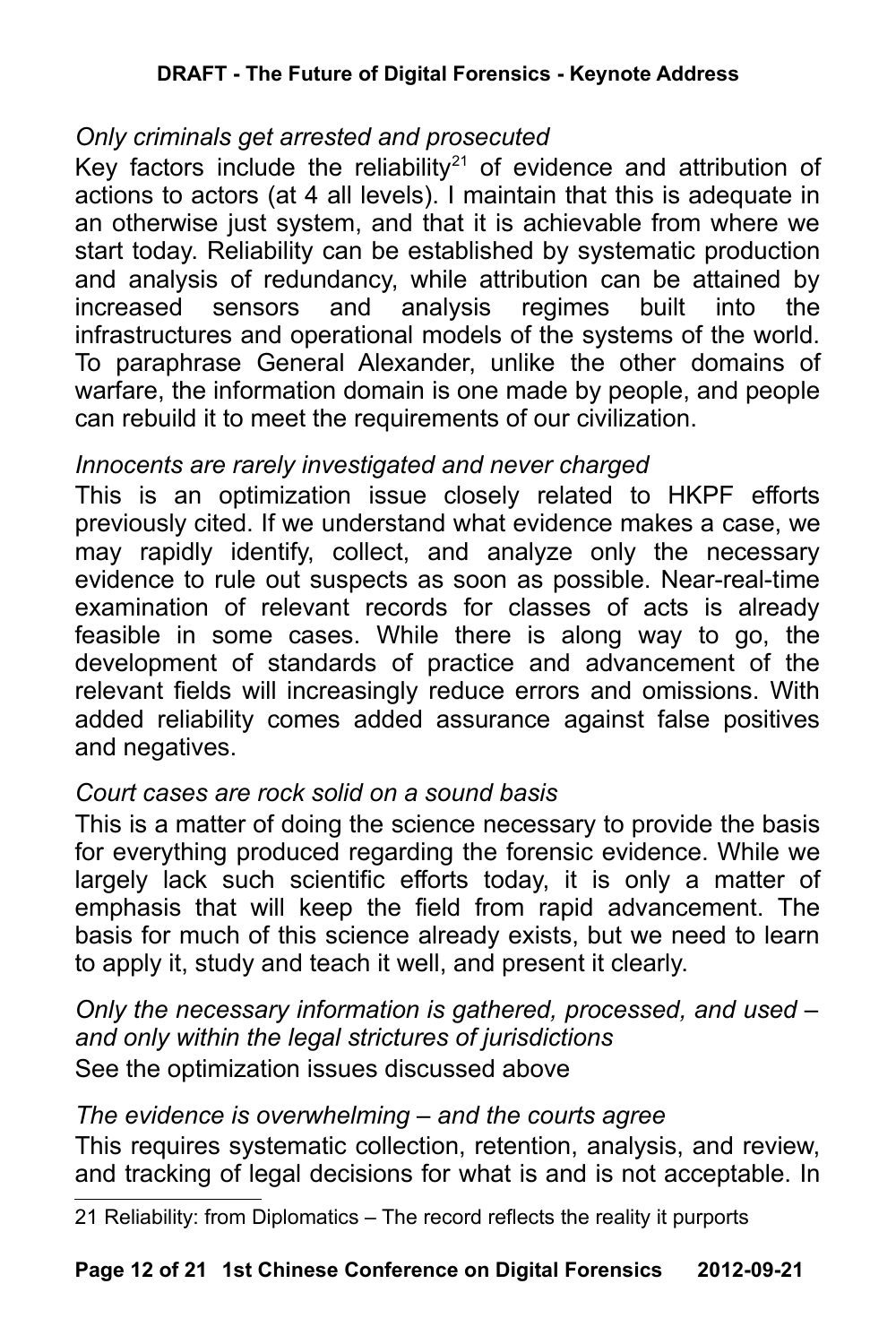some sense, this is very similar to the efforts of the HKPF but on a far greater scale. While automation has crept into selective areas of digital forensics, is is almost all in the collection, preservation, and search realm. A substantial expansion into the entire range of issues is necessary in order to advance the field in a big way.

## *Costs are low, danger to the public is low, officers are safe*

Automation on a large scale reduces cost in the long run, but over the short run, large-scale investment in research, development, and deployment is necessary in order to achieve the long-term goal.

Optimizations discussed earlier reduce costs, and for some classes of crimes, automated ongoing analysis may rapidly detect possible crimes, identify and collect just the right evidence, preserve it, do analysis, attribute acts to actors, and present the case for human review. Some such mechanisms already exist for some classes of activities in some environments, but at a larger scale, the challenges are far greater and there is a long way to go. As an example, in well controlled computing environments with low base rates of activities of import, indicators are already rapidly detected, automatically analyzed, and presented to investigators in a form suitable to legal use.

Operational security is key to effective digital officer safety. This is a well established area with a lot of sound practice, but it is largely tradecraft and not widely practiced. The Federal Law Enforcement Training Center (FLETC) in the US, and Kevin Manson in particular, did an outstanding job of building this into the training program. At a basic level, this requires that risks to the officers be considered and traded off against other equities. If criminals can do attribution as well as law enforcement, then criminals can find the officers as well as officers can find the criminals. Unless there is a differential in capabilities, this makes safe undercover work infeasible. Thus some level of secrecy will be necessary during investigaitons.

### *Corruption is almost non-existent and easily detected*

Redundant records provide the means of detecting falsifications of records today. The technology for automating this at large scale is now being tested and deployed in select environments. This is the future basis for questioned documents examination that will roll into the legal system as standard practice over time. The leverage is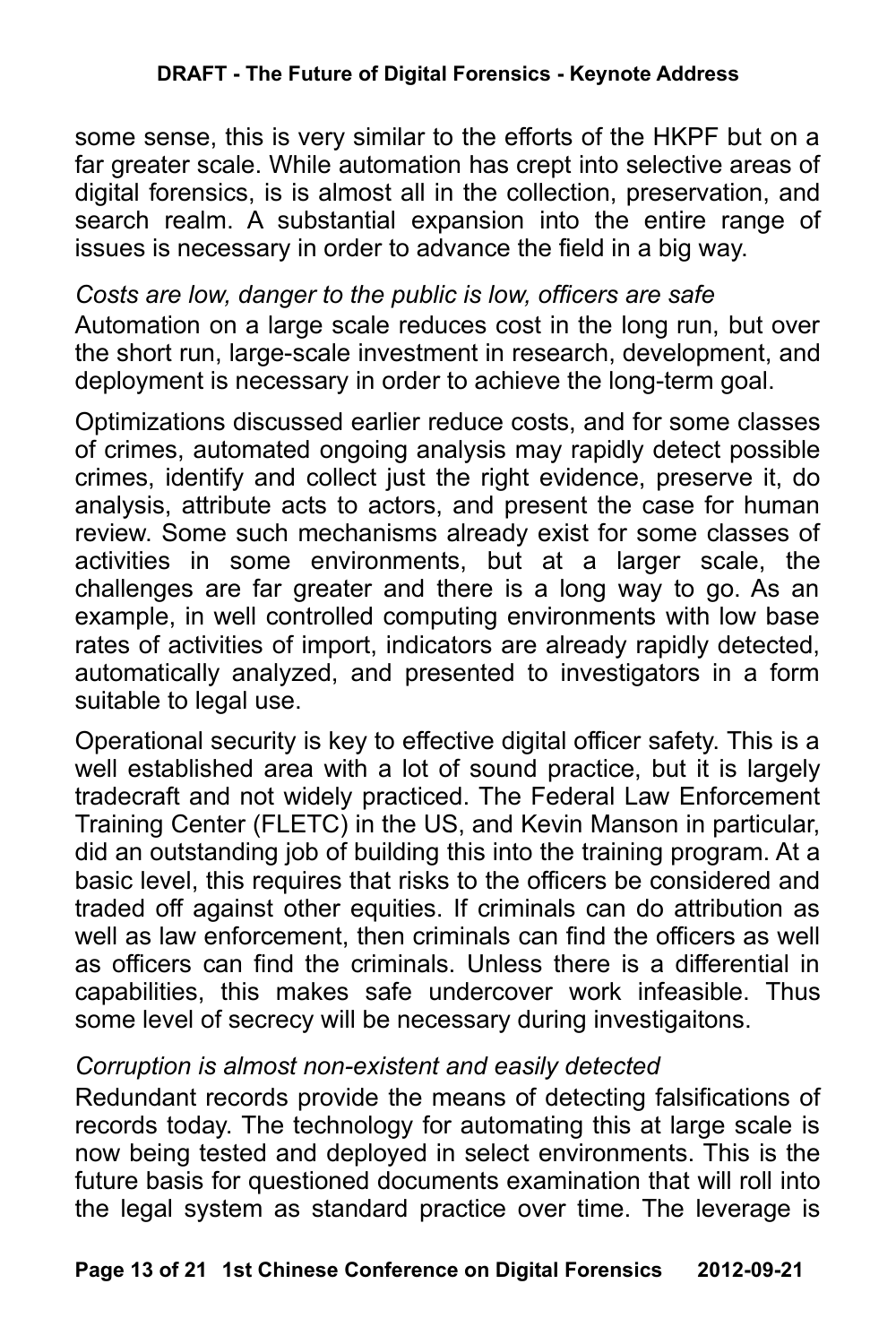shifting to where detecting subversion is far easier and more reliable than forgeries or deceptions. While not all corruption involves subversions, much of it does, and these advancements will go a long way to rooting out insider effects.

# *The days of easy / feasible forgeries are over*

In case after case, where adequate expertise is applied, forgeries are detected and responsible parties punished. The myth of forgery without detection still persists, but the reality does not. The challenge is getting these changes into the legal system and the digital forensics process.

### *The public has high confidence in the integrity and fairness of the system and it is transparently so*

As the changes described above get integrated into the legal system, public confidence will grow, but only if we do it well. As much as possible, transparency must be achieved, and the press and public must know the reality of what works, how well, and why. The global academic community must be integrated into the public process and support the validity of the results in order for this to be successful, and global scientific consensus surrounding the science and methods must be broad and clear. The global educational and research system must support ongoing open science to build the global capacity and the science and arts involved.

*Detection, arrest, prosecution, and punishment are sure, fast, and just, and everyone knows it*

This will follow from all the rest.

#### *But to achieve it, we need resources and support adequate to achieve it as a global goal*

Nation states can only go so far on their own because of the global nature of crime and policing. If and as we fight against global crime, we will throw out the information age baby with the bathwater unless we can find ways to cooperate. Crime is global and globally organized – crime fighting must also be global or it will fail to meet the challenge.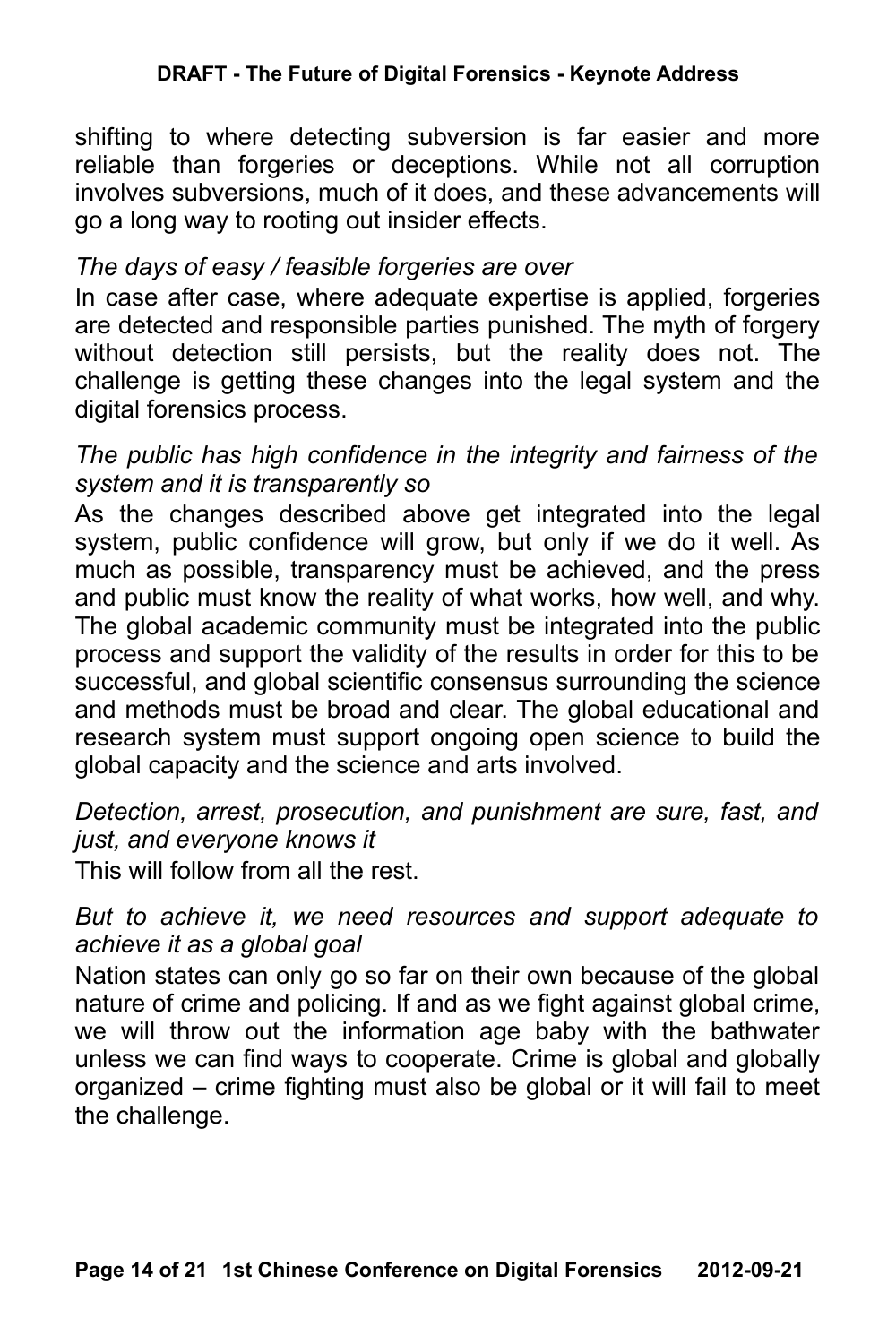#### *Don't forget the civil cases*

Legitimate civil disputes require similar capabilities to criminal cases, and indeed, often more resources applied by all sides for high valued civil matters than criminal cases. Different standards of proof and discovery requirements, few of the permanent infrastructures in place for civil matters, and far less repeatability is available in cases. Each is fairly unique. But civil justice is just as important as criminal justice. Confidence in a political system demands justice at all levels, from the petty thief through the corporate raider. Advancements in science and engineering require protection of intellectual property or investment will collapse. In addition, personal motives drive many innovators, and ego is as important as money, so we must learn to be scholarly and to give credit where due – attribution for those who advance the field is important to continuing advancement.

# **Things to look out for**

While seeking to meet this future vision, we must be aware that with great opportunity comes great risk. Some things we need to look out for include those identified here. But this list is hardly comprehensive. One of the things we most need to do is strategic thinking and action based on that thinking. But this is an area where nobody seems willing to focus resources or attention. As a result, for now, as a field, digital forensics operates largely in a reactive mode, driven be events, and never ahead of them.

### **The opportunity ahead**

The opportunity of today starts with strategic though and investment in key areas. It will not be inexpensive, nor will progress likely be as rapid as we might all wish. But failure to invest will bring yet another generation of crime without punishment, public dissent without recourse, and failures of law enforcement on a global basis against the very forces that ultimately become the threats of the future. Every major criminal organization of today was once a few individuals or a small group of rank armatures. It was the failure of the legal system to deal with the threat properly that drove its evolution into what we have today, and it will continue to evolve unless and until we get ahead of it.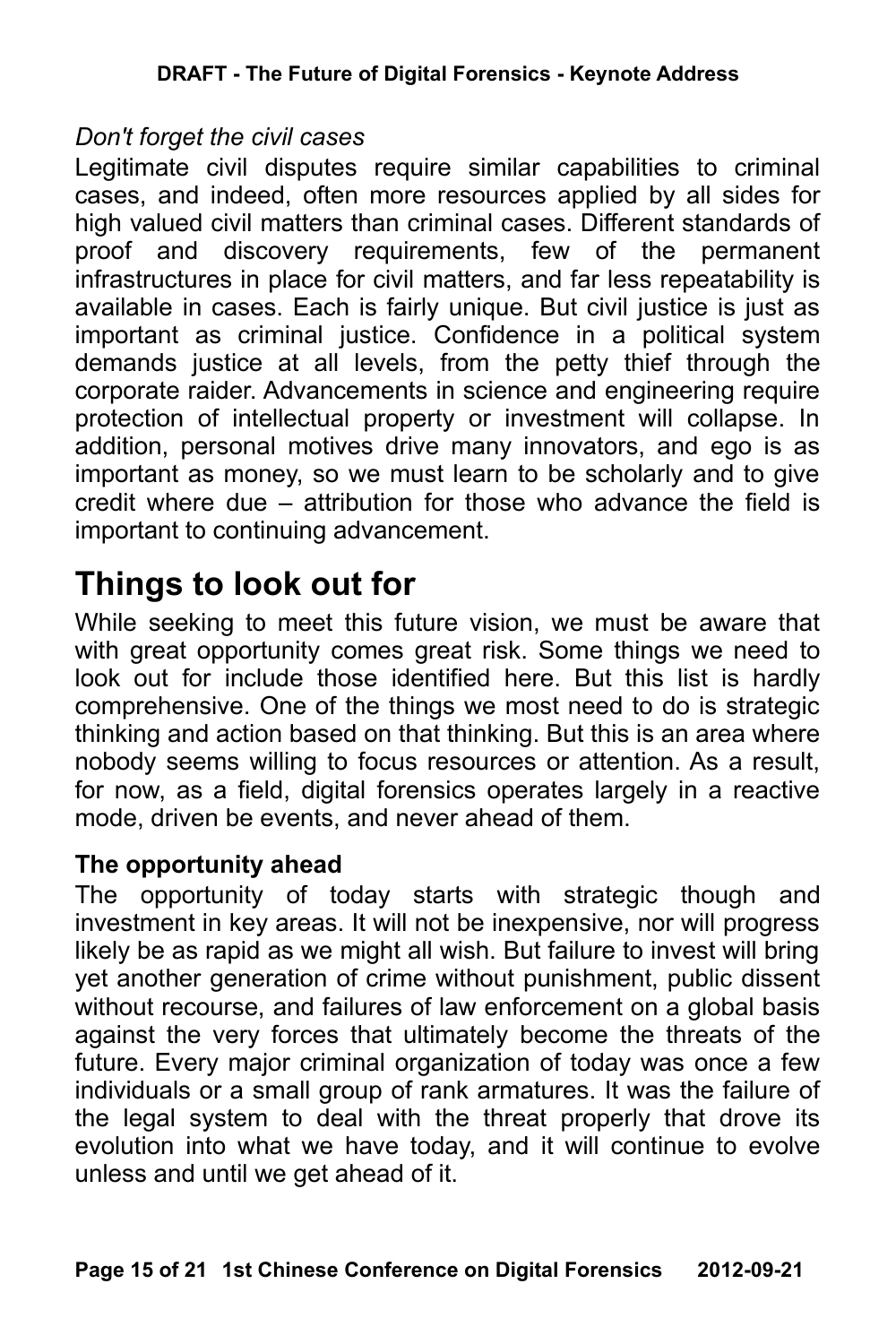## **Big brother and going too far**

There has to be a balance between freedom and justice. While that balance varies in the global community, those seeking justice must be keenly aware of the need for freedom in order to gain prosperity.

Unlimited freedom leads to people unjustly taking advantage of others – a human rights issue we all face. But perfect justice at the cost of freedom guarantees that we will all be mediocre and society will stagnate. A balance must be struck and adapted over time.

In addition, any such system must recognize that people are not perfect, and neither are computers. Whatever we do will be imperfect because we are imperfect. But by striving to always improve, we will lift all boats. Resiliency and transparency are the main guarantors of justice, and a system that is to prosper must self-correct to support the will of the people without supporting the tyranny of the majority.

#### **The equities issue**

The balance between secrecy and justice must also be struck. While secrecy is normally an attack on justice, as we have seen, justice sometimes demands some level of secrecy for some period of time. We all recognize that secrets are necessary in a hostile world, even if we wish it wasn't a hostile world. We all recognize that justice is the solution to many of the problems of the world (both criminal and social justice), but we may disagree about the balance.

My personal view is that attack has been given too much of the resource in the information arena, and as a result, defenses suffer. The net effect is that crime is easy and rampant, justice is hard and hard to come by, and we need to seek a better balance of the equities toward justice.

## **Emerging times and the race**

We are in a race today. It is a race against flash mobs, social media abuse, and cybernetic attacks on cybernetic critical infrastructures. And it is a race that will cause great suffering and injustice if the forces of justice fail to win it.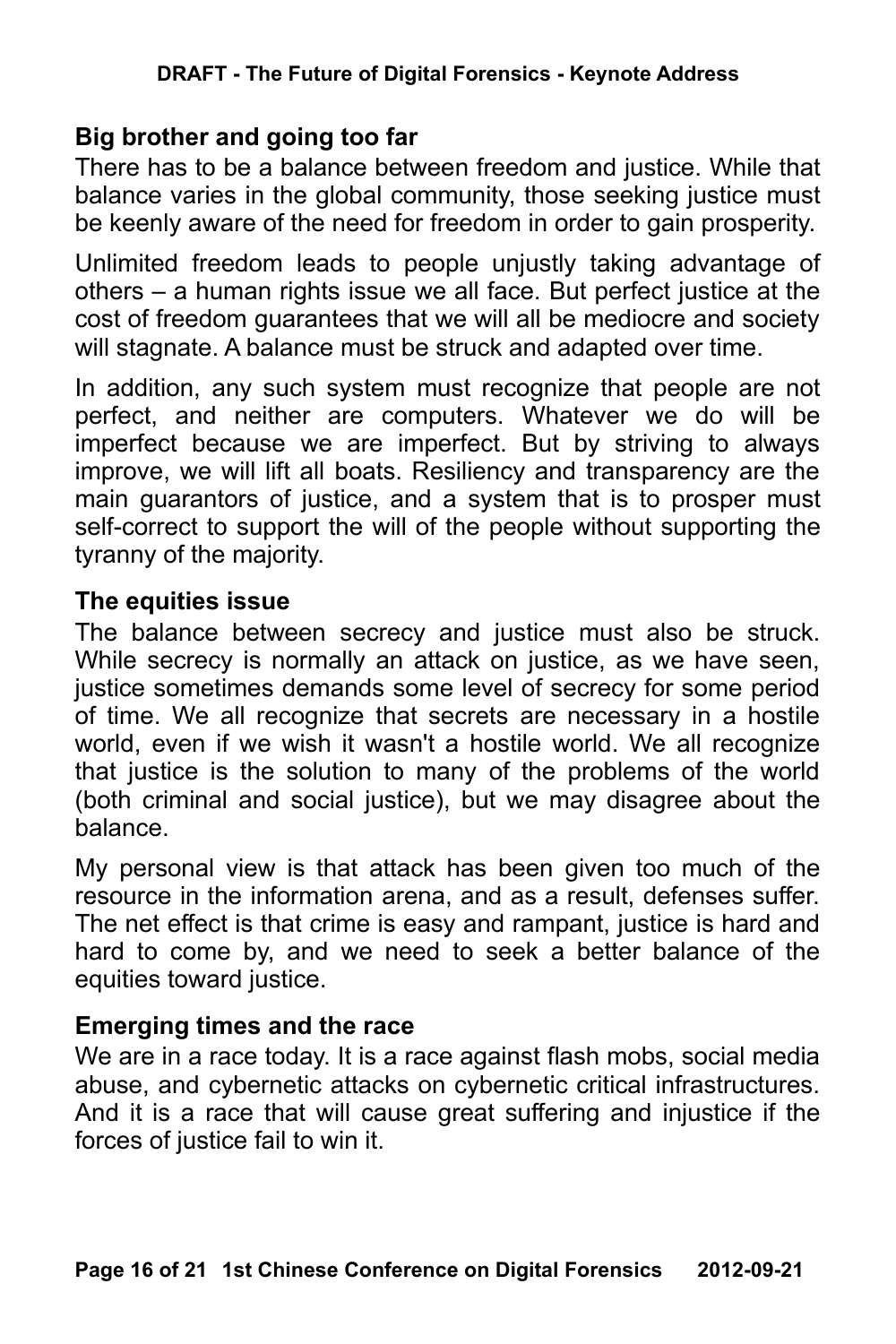#### *Flash mobs and instant forensics*

Flash mobs today are faster than police. In London, flash mobs used social media to report on the presence and movement of police and thus the mobs were able to avoid police, while the police were unable to take advantage of the technology to detect and get in front of the mobs. At the same time, the notion of instant forensics necessary in order to defeat flash mobs is well beyond the current notions of digital forensics. Rather, this is largely an intelligence function, and one that potentially leads down the road to oppression.

Somehow, police need to be able to get ahead of events as they happen, but the technology supporting this must also support attribution after the fact is those responsible for criminal acts are to be properly punished. The London subway bombings demonstrated the use of closed circuit television after the fact, as did the killing of a Palestinian in a Dubai hotel. But in both cases, deaths resulted before the police were able to get involved. On the other extreme, in the San Francisco area, the bay area rapid transit (BART) system shut down telephone service to all of its riders in order to counter attempts to use cellular technology in protest against a BART police killing. How and when to intervene in advance and how much resource to put into such an effort are key factors in deciding what the responsibility of police is and when and where it is appropriate to use what methods.

### *Social media and the information currency*

Wiki-Leaks and the "information needs to be free" culture have led to an increased challenge on a global basis to the confidentiality of data. Independent actors exploiting weaknesses in information technology and soliciting insiders to do their dirty work have used deception and taken advantage of human weakness to gain access while using the commons of the Internet and propaganda methods to gain support and retain freedom while attacking every manner of authority, from companies to governments. Small groups have let the way in this arena, but the common perception and claim that they are David and Goliath struggles emerging from purely social media is just not the truth.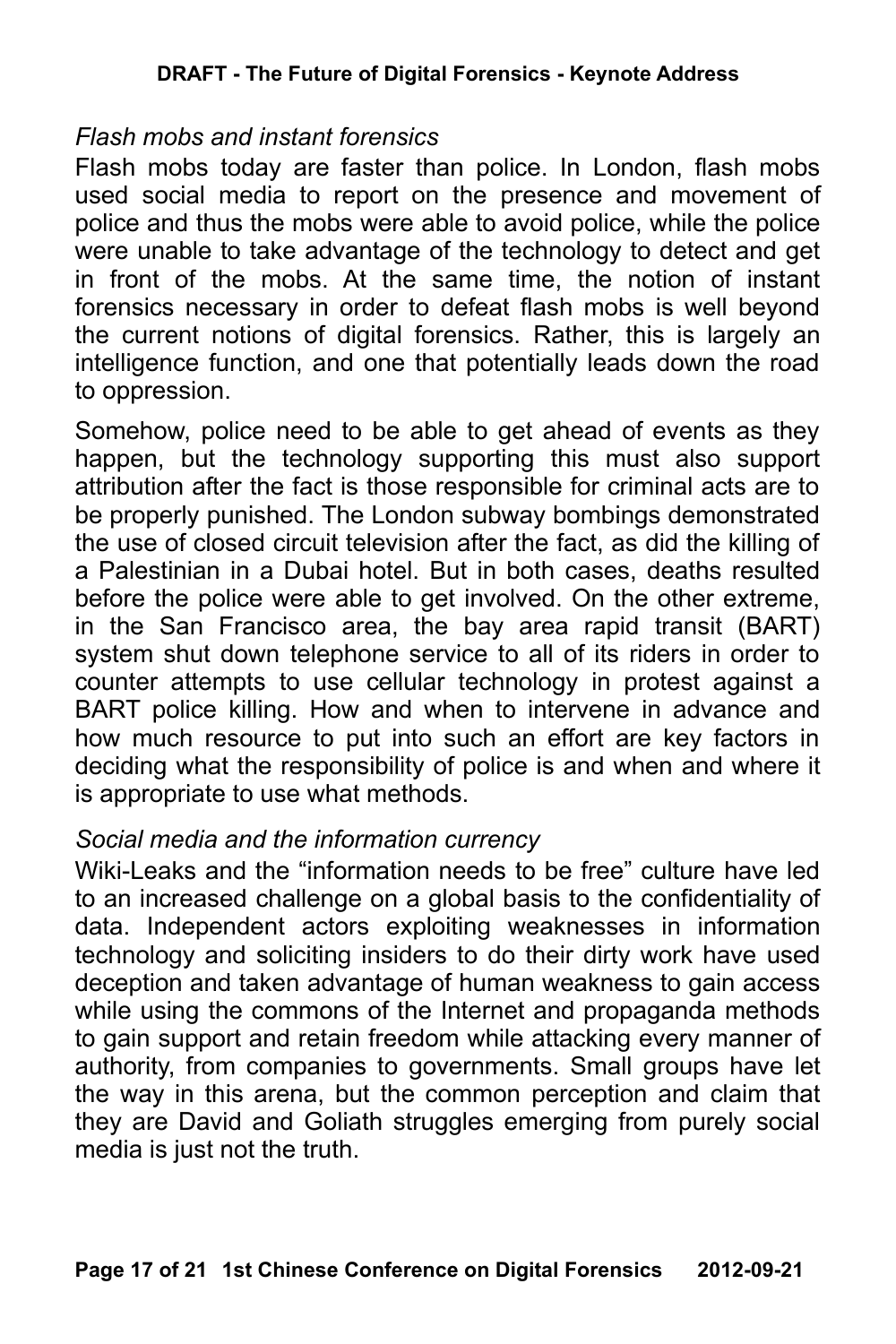Insiders who violate their oaths of loyalty and turn on their families and their responsibilities commonly do so in the name of justice. But they also commonly produce greater injustice and fail to ever realize it. They are largely dupes of more agile and intelligent people who take advantage of them for ego gratification, money, and power and stature within specific communities.

Revolutions in the Middle East, while touted as the natural result of social media, are in fact led, in most cases, by well organized groups that worked over periods of years to achieve those revolutions and took advantage of tactical situations to achieve long-planned strategic goals. They can, potentially, organize to overthrow almost any government that creates the conditions for revolution by oppressing its people and/or denying them the things they clearly see as available to the rest of the world. For many years, there was a notion that the Soviet Union could be overthrown by dropping millions of small two-way radios into the population. The idea was that once they were able to understand the oppression they were living under and had the means to securely communicate, they would surely organize and revolt. This is the natural result of an oppressive government.

### *Steganography, cryptography, and Linux*

These are, increasingly, the info-weapons of the day. Used by criminals since the beginning of communications technology, they have always been used to avoid or defeat law enforcement attempts to catch them. But the modern era has brought high quality free encryption to the masses with easy-to-use interfaces. Add steganography and global communications, and the result is covert communications at a scale never before met. Countering these methods required far greater understanding and technological assistance than has previously been available to law enforcement. Within the flexible and largely reprogrammable Linux environment, information hiding and altered function become within the preview of even the single actor who has good computer skills and a desire to learn. But there is also opportunity for government to apply these technologies for lower cost higher quality specialized mechanisms and systems. China is asserted to be developing its own versions of Linux, customized to meet its own needs, and other governments have dome the same things for their needs.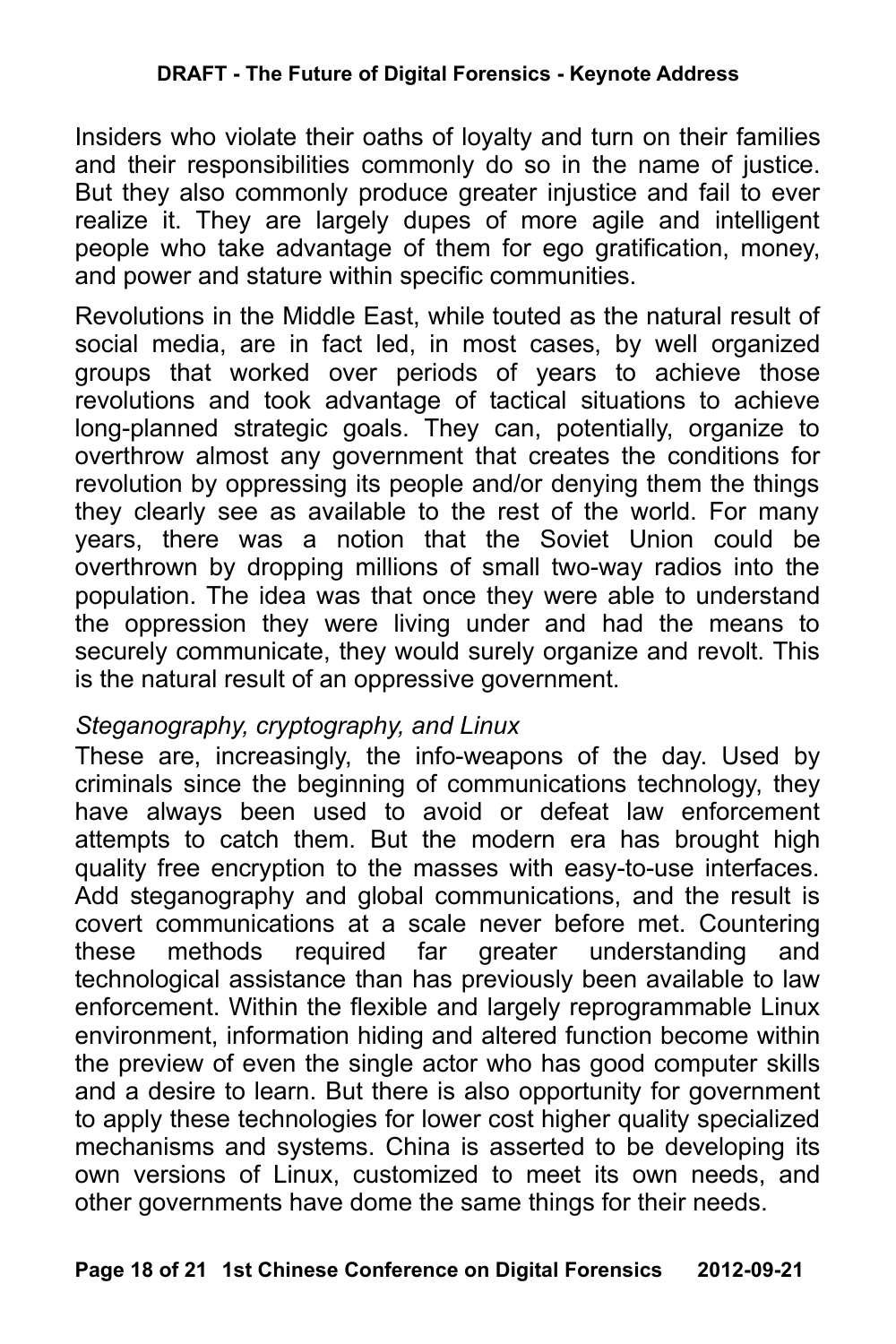While governments have long been developing methods to defeat such things, they occasionally get caught, largely because of human failures. But don't imagine that these technologies are unbeatable. They are in fact regularly defeated, just not as regularly be law enforcement as by intelligence organizations.

## *Cybernetic society and critical infrastructures*

Cybernetics has been a field of study for a long time.<sup>[22](#page-18-0)</sup> It studies the use of feedback systems in control applications, and is increasingly a term used in a more generalized fashion to discuss "cyber space". But in the more restricted form of usage, these feedback systems form foundational elements of the critical control mechanisms associated with critical infrastructures.

As technology has advanced and the rush for automation overtaken the thoughtful engineering of the past, less and less time has been taken to understand the nature of feedback systems and decisions have been made on increasingly large scales to increase risk while mitigating negative effects by actively altering systems over time to defend them. But in critical infrastructures and situations with serious negative consequences of failure, this is a very high stakes game that is being badly misplayed around the world.

Attack mechanisms like Stuxnet may be exploited against commonly used and interconnected systems to devastating effect. It is unclear that law enforcement will ever be able to help protect and defend the population against these sorts of events. If the attacks directly hit law enforcement systems, how do we continue? While most police organizations have redundant radios and similar communications capabilities, coordinated attack and defeating of police communications systems are clearly a risk to the public well being. While at some level this becomes a national security issue, do we really expect police to investigate cybercimes of this sort? If so, how exactly will this happen. The system specific knowledge and ability to track perpetrators over infrastructures stretches far beyond the current resourcing for most police agencies. It almost seems that a version of the SWAT teams used for physical events will become necessary for police, complete with new special weapons and tactics to defeat and catch the cyber criminals.

<span id="page-18-0"></span><sup>22</sup> [43] Norbert Weiner, "Cybernetics", 1954.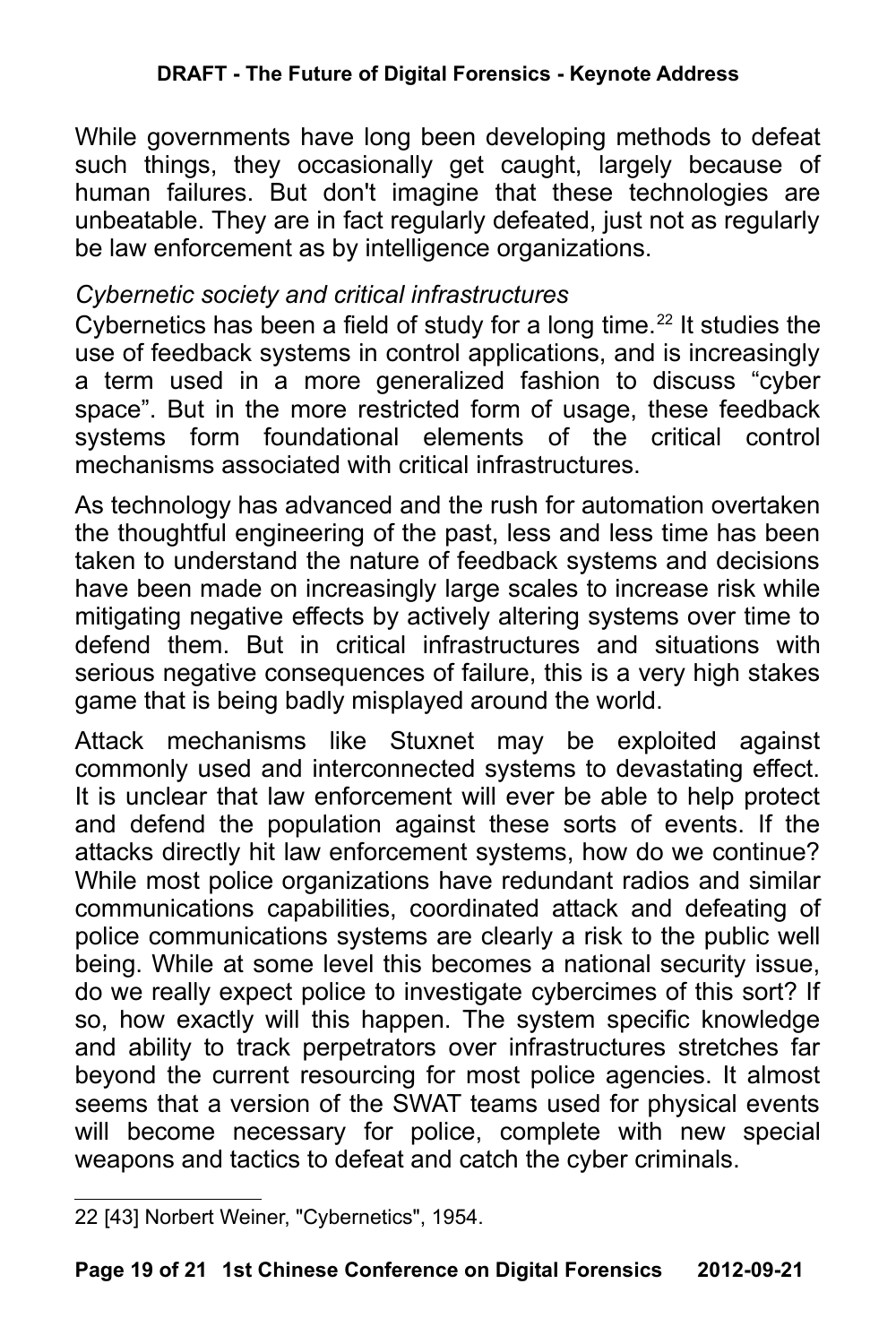#### **Research, education, law enforcement, and their integration**

There are many things we know how to do well, and technically, there is a great deal we can do today. But most in law enforcement lack the knowledge, experience, training, education, and skills to work in the information arena. If we are to fight cyber crime and apply digital forensics effectively, this must change. While the physical police actions we expect will still be vital, and interviews and interrogation, will remain vital, the time is soon coming when much of the detective work associated with digital systems will need to be done by specialized experts in laboratory environments.

There is still a lot to learn, and few people have a lot of know-how. We need to share what we know as we learn more and turn this knowledge acquisition and sharing activity into a normal part of law enforcement, just as law enforcement has done in other arenas over the years. The rate of progress is currently limited by who is resourced to what level for what purpose. Resourcing must change if progress is to be made at the pace of change.

## *Partnership is the best way forward that I know of*

University researchers working with real world examiners and students are one of the best approaches to partnerships we have found to date. Advancement of the state of the art calls for high quality research over time, and universities have historically been the ones to do this. But today's educational system requires some level of expertise from industry, and the most advanced researchers we have identified are insufficiently supported by universities alone.

Solutions to current challenges will likely come from a short-term investment in the best and the brightest building strategies and carrying those strategies out by leading research teams across the world. Universities and their students should be engaged in this process and cooperation with law enforcement worldwide used to lead toward solutions to the right problems. Building the capacity for future workforce and research is the only way to win the current race.

In the end, we need a positive feedback system to grow justice and knowledge both together. I believe that universities worming hand in hand with law enforcement will help to form that positive feedback system and build a just society from the ground up.